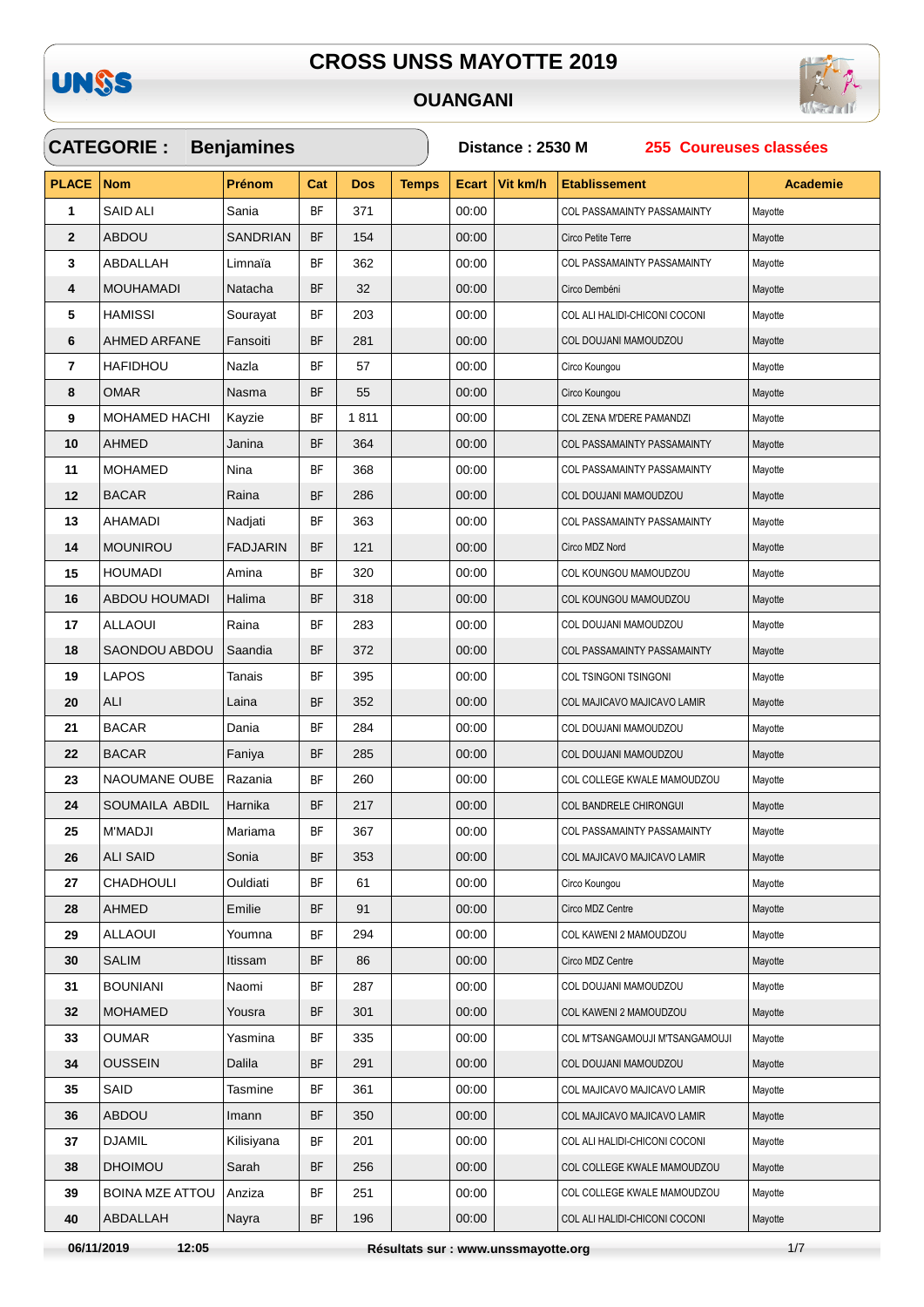

### **OUANGANI**



|              | <b>CATEGORIE:</b>      | <b>Benjamines</b> |           |            |              | Distance: 2530 M<br>255 Coureuses classées |          |                                  |                 |  |  |
|--------------|------------------------|-------------------|-----------|------------|--------------|--------------------------------------------|----------|----------------------------------|-----------------|--|--|
| <b>PLACE</b> | <b>Nom</b>             | Prénom            | Cat       | <b>Dos</b> | <b>Temps</b> | Ecart                                      | Vit km/h | <b>Etablissement</b>             | <b>Academie</b> |  |  |
| 41           | <b>ASSANI</b>          | Raïze             | BF        | 365        |              | 00:00                                      |          | COL PASSAMAINTY PASSAMAINTY      | Mayotte         |  |  |
| 42           | <b>SAID ALI</b>        | Charone           | <b>BF</b> | 152        |              | 00:00                                      |          | Circo Petite Terre               | Mayotte         |  |  |
| 43           | MOUSTAKIMA             | Dhoirffia         | <b>BF</b> | 348        |              | 00:00                                      |          | COL M'TZAMBORO M'TZAMBORO        | Mayotte         |  |  |
| 44           | <b>HOUMADI</b>         | Aida              | BF        | 257        |              | 00:00                                      |          | COL COLLEGE KWALE MAMOUDZOU      | Mayotte         |  |  |
| 45           | WALDMEYER              | Johanna           | <b>BF</b> | 268        |              | 00:00                                      |          | COL DEMBENI DEMBENI              | Mayotte         |  |  |
| 46           | ABDOU                  | Rachfati          | <b>BF</b> | 56         |              | 00:00                                      |          | Circo Koungou                    | Mayotte         |  |  |
| 47           | <b>TOUFAIL</b>         | Oumoul-Hai        | <b>BF</b> | 69         |              | 00:00                                      |          | Circo Koungou                    | Mayotte         |  |  |
| 48           | <b>HOUMADI</b>         | Zaliha            | <b>BF</b> | 275        |              | 00:00                                      |          | COL DES YLANGS YLANGS KANI-KELI  | Mayotte         |  |  |
| 49           | <b>KOUDOURA</b>        | Mariama           | <b>BF</b> | 289        |              | 00:00                                      |          | COL DOUJANI MAMOUDZOU            | Mayotte         |  |  |
| 50           | <b>GRUSELLE</b>        | Nina              | BF        | 393        |              | 00:00                                      |          | COL TSINGONI TSINGONI            | Mayotte         |  |  |
| 51           | SAINDOU                | Amna              | ΒF        | 336        |              | 00:00                                      |          | COL M'TSANGAMOUJI M'TSANGAMOUJI  | Mayotte         |  |  |
| 52           | <b>CHAANBANE</b>       | Christiana        | BF        | 241        |              | 00:00                                      |          | COL COLLEGE DE OUANGANI OUANGANI | Mayotte         |  |  |
| 53           | MADI                   | Djaharia          | BF        | 1809       |              | 00:00                                      |          | COL ZENA M'DERE PAMANDZI         | Mayotte         |  |  |
| 54           | AMADI ABDALLAH         | Kaniza            | <b>BF</b> | 355        |              | 00:00                                      |          | COL MAJICAVO MAJICAVO LAMIR      | Mayotte         |  |  |
| 55           | AHAMADI                | Nakchami          | <b>BF</b> | 374        |              | 00:00                                      |          | COL SADA SADA                    | Mayotte         |  |  |
| 56           | <b>MASCATI ABDULLA</b> | Omayrah           | BF        | 231        |              | 00:00                                      |          | COL COLLÈGE DE BOUÉNI KANI KÉLI  | Mayotte         |  |  |
| 57           | <b>MOHAMED</b>         | Severine          | <b>BF</b> | 396        |              | 00:00                                      |          | COL TSINGONI TSINGONI            | Mayotte         |  |  |
| 58           | <b>TOUMBOU</b>         | Yasmia            | BF        | 267        |              | 00:00                                      |          | <b>COL DEMBENI DEMBENI</b>       | Mayotte         |  |  |
| 59           | <b>MOURAD</b>          | Nouroul-ho        | <b>BF</b> | 397        |              | 00:00                                      |          | COL TSINGONI TSINGONI            | Mayotte         |  |  |
| 60           | <b>HOUMADI</b>         | Rasna             | BF        | 324        |              | 00:00                                      |          | COL M'GOMBANI MAMOUDZOU          | Mayotte         |  |  |
| 61           | <b>BOUCHRANI</b>       | Soifa             | <b>BF</b> | 240        |              | 00:00                                      |          | COL COLLEGE DE OUANGANI OUANGANI | Mayotte         |  |  |
| 62           | <b>OUSSENI ALI</b>     | Armya             | BF        | 303        |              | 00:00                                      |          | COL KAWENI 2 MAMOUDZOU           | Mayotte         |  |  |
| 63           | AHMED SAID             | ANZIMATI          | <b>BF</b> | 179        |              | 00:00                                      |          | Circo Sada                       | Mayotte         |  |  |
| 64           | <b>SAID ALI</b>        | Salama            | BF        | 370        |              | 00:00                                      |          | COL PASSAMAINTY PASSAMAINTY      | Mayotte         |  |  |
| 65           | <b>OUSSENI</b>         | Nadia             | BF        | 292        |              | 00:00                                      |          | COL DOUJANI MAMOUDZOU            | Mayotte         |  |  |
| 66           | ABDALLAH               | Hissnat           | <b>BF</b> | 1802       |              | 00:00                                      |          | COL ZENA M'DERE PAMANDZI         | Mayotte         |  |  |
| 67           | <b>ALY ARISOA</b>      | Mylène            | BF        | 354        |              | 00:00                                      |          | COL MAJICAVO MAJICAVO LAMIR      | Mayotte         |  |  |
| 68           | <b>HALIFA</b>          | Hadidja           | BF        | 298        |              | 00:00                                      |          | COL KAWENI 2 MAMOUDZOU           | Mayotte         |  |  |
| 69           | <b>DAOUD</b>           | Anfouza           | BF        | 255        |              | 00:00                                      |          | COL COLLEGE KWALE MAMOUDZOU      | Mayotte         |  |  |
| 70           | <b>DESDOIGT MOREL</b>  | Joanne            | BF        | 392        |              | 00:00                                      |          | COL TSINGONI TSINGONI            | Mayotte         |  |  |
| 71           | MOHAMEDALI             | TOIOUSSIA         | BF        | 183        |              | 00:00                                      |          | Circo Sada                       | Mayotte         |  |  |
| 72           | <b>DAROUECHE</b>       | Samahi            | BF        | 356        |              | 00:00                                      |          | COL MAJICAVO MAJICAVO LAMIR      | Mayotte         |  |  |
| 73           | ALI                    | Nazla             | BF        | 228        |              | 00:00                                      |          | COL COLLÈGE DE BOUÉNI KANI KÉLI  | Mayotte         |  |  |
| 74           | <b>AHMED</b>           | Kibala            | BF        | 375        |              | 00:00                                      |          | COL SADA SADA                    | Mayotte         |  |  |
| 75           | <b>MOUSSA</b>          | Mélina            | <b>BF</b> | 259        |              | 00:00                                      |          | COL COLLEGE KWALE MAMOUDZOU      | Mayotte         |  |  |
| 76           | <b>MOHAMED</b>         | Sittyven          | ΒF        | 346        |              | 00:00                                      |          | COL M'TZAMBORO M'TZAMBORO        | Mayotte         |  |  |
| 77           | AHAMADA                | Sourna            | BF        | 341        |              | 00:00                                      |          | COL M'TZAMBORO M'TZAMBORO        | Mayotte         |  |  |
| 78           | ALI M'SA               | Ilda              | BF        | 282        |              | 00:00                                      |          | COL DOUJANI MAMOUDZOU            | Mayotte         |  |  |
| 79           | CHAHAROU ABDA          | Yasnat            | BF        | 252        |              | 00:00                                      |          | COL COLLEGE KWALE MAMOUDZOU      | Mayotte         |  |  |
| 80           | <b>RIFAEN</b>          | Noussouroi        | BF        | 1812       |              | 00:00                                      |          | COL ZENA M'DERE PAMANDZI         | Mayotte         |  |  |

06/11/2019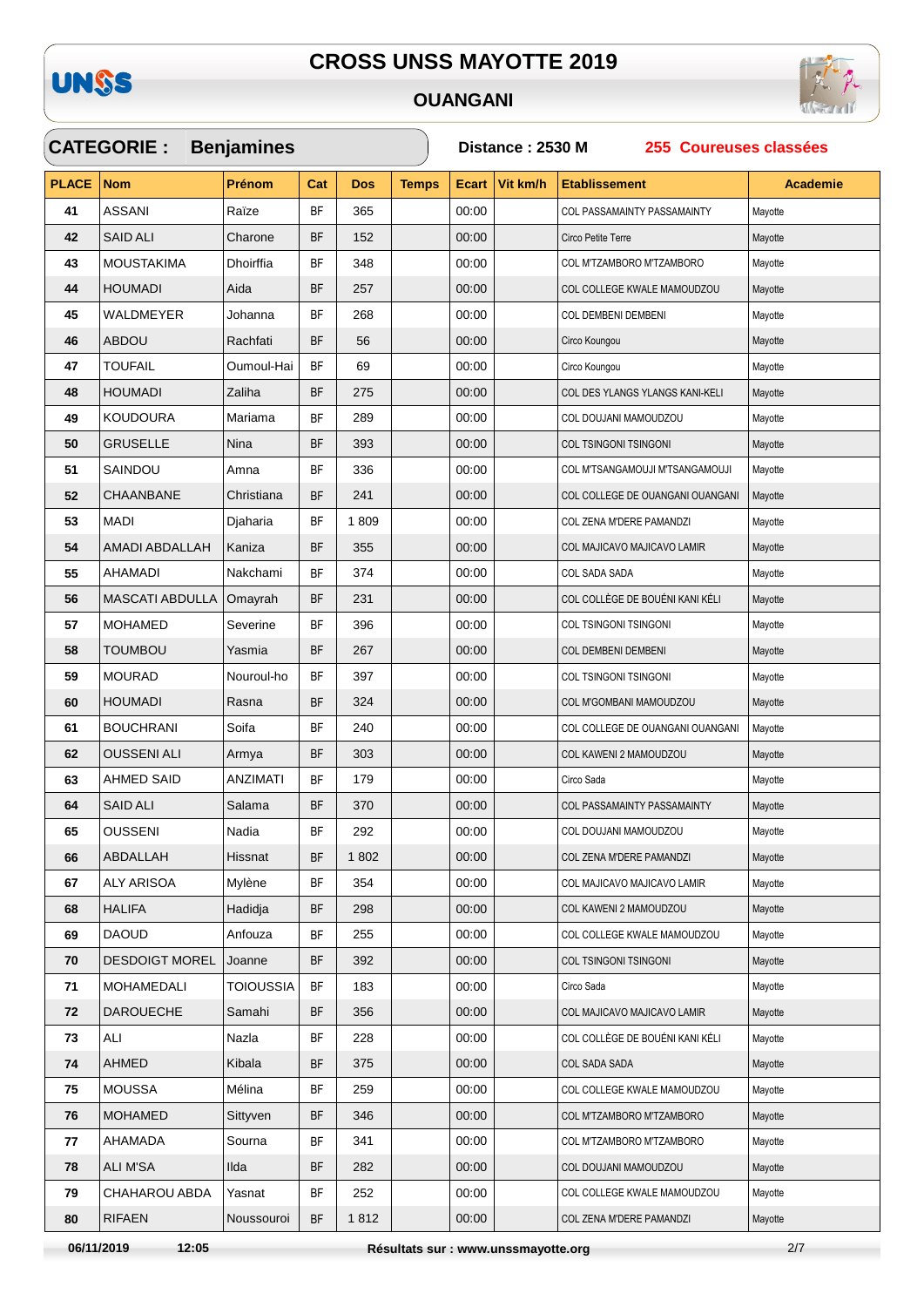

### **OUANGANI**

 $\checkmark$ 



|              | <b>CATEGORIE :</b>    | <b>Benjamines</b> |           |                |              | Distance: 2530 M<br>255 Coureuses classées |          |                                  |                 |  |  |
|--------------|-----------------------|-------------------|-----------|----------------|--------------|--------------------------------------------|----------|----------------------------------|-----------------|--|--|
| <b>PLACE</b> | <b>Nom</b>            | Prénom            | Cat       | <b>Dos</b>     | <b>Temps</b> | <b>Ecart</b>                               | Vit km/h | <b>Etablissement</b>             | <b>Academie</b> |  |  |
| 81           | <b>HALIDI HOUMADI</b> | Assira            | <b>BF</b> | 274            |              | 00:00                                      |          | COL DES YLANGS YLANGS KANI-KELI  | Mayotte         |  |  |
| 82           | <b>ANDRIAMAHATSA</b>  | Anais             | BF        | 211            |              | 00:00                                      |          | <b>COL BANDRELE CHIRONGUI</b>    | Mayotte         |  |  |
| 83           | ALI                   | Naida             | <b>BF</b> | 250            |              | 00:00                                      |          | COL COLLEGE KWALE MAMOUDZOU      | Mayotte         |  |  |
| 84           | <b>BOINA</b>          | Souwamaïr         | <b>BF</b> | $\overline{4}$ |              | 00:00                                      |          | Circo Bouéni                     | Mayotte         |  |  |
| 85           | <b>HOUMADI</b>        | Faiza             | <b>BF</b> | 310            |              | 00:00                                      |          | COL KAWENI MAMOUDZOU             | Mayotte         |  |  |
| 86           | RAVOAY BOURA          | Angelah           | <b>BF</b> | 360            |              | 00:00                                      |          | COL MAJICAVO MAJICAVO LAMIR      | Mayotte         |  |  |
| 87           | <b>FAIDINE</b>        | Diessica          | <b>BF</b> | 1808           |              | 00:00                                      |          | COL ZENA M'DERE PAMANDZI         | Mayotte         |  |  |
| 88           | <b>DAOUD</b>          | Nadjma            | <b>BF</b> | 65             |              | 00:00                                      |          | Circo Koungou                    | Mayotte         |  |  |
| 89           | <b>AYOUBA</b>         | Tasmiya           | <b>BF</b> | 199            |              | 00:00                                      |          | COL ALI HALIDI-CHICONI COCONI    | Mayotte         |  |  |
| 90           | <b>ATTOULANI</b>      | Youna             | <b>BF</b> | 229            |              | 00:00                                      |          | COL COLLÈGE DE BOUÉNI KANI KÉLI  | Mayotte         |  |  |
| 91           | <b>BACAR</b>          | Sifaty            | BF        | 391            |              | 00:00                                      |          | COL TSINGONI TSINGONI            | Mayotte         |  |  |
| 92           | ABDOU                 | Doulcina          | <b>BF</b> | 1803           |              | 00:00                                      |          | COL ZENA M'DERE PAMANDZI         | Mayotte         |  |  |
| 93           | <b>BAHIDHOINE</b>     | <b>CHAMILA</b>    | <b>BF</b> | 180            |              | 00:00                                      |          | Circo Sada                       | Mayotte         |  |  |
| 94           | <b>AHMED</b>          | Miriyati          | <b>BF</b> | 151            |              | 00:00                                      |          | Circo Petite Terre               | Mayotte         |  |  |
| 95           | <b>TADJIDINE</b>      | Souraya           | <b>BF</b> | 316            |              | 00:00                                      |          | COL KAWENI MAMOUDZOU             | Mayotte         |  |  |
| 96           | <b>MINIHADJI</b>      | Echat             | <b>BF</b> | 93             |              | 00:00                                      |          | Circo MDZ Centre                 | Mayotte         |  |  |
| 97           | EL-HABIB              | Nadjimat          | <b>BF</b> | 59             |              | 00:00                                      |          | Circo Koungou                    | Mayotte         |  |  |
| 98           | SAID                  | Saandia           | <b>BF</b> | 236            |              | 00:00                                      |          | COL COLLÈGE DE BOUÉNI KANI KÉLI  | Mayotte         |  |  |
| 99           | <b>MOUGNI</b>         | Yoursila          | BF        | 325            |              | 00:00                                      |          | COL M'GOMBANI MAMOUDZOU          | Mayotte         |  |  |
| 100          | N'DAKA                | Samianida         | <b>BF</b> | 276            |              | 00:00                                      |          | COL DES YLANGS YLANGS KANI-KELI  | Mayotte         |  |  |
| 101          | AHMED                 | Nadjima           | <b>BF</b> | 327            |              | 00:00                                      |          | COL M'TSANGAMOUJI M'TSANGAMOUJI  | Mayotte         |  |  |
| 102          | <b>AHAMADA</b>        | Anna              | <b>BF</b> | 340            |              | 00:00                                      |          | COL M'TZAMBORO M'TZAMBORO        | Mayotte         |  |  |
| 103          | <b>PAYET</b>          | Amra              | <b>BF</b> | 234            |              | 00:00                                      |          | COL COLLÈGE DE BOUÉNI KANI KÉLI  | Mayotte         |  |  |
| 104          | <b>BABAHE</b>         | Fiyara            | <b>BF</b> | 328            |              | 00:00                                      |          | COL M'TSANGAMOUJI M'TSANGAMOUJI  | Mayotte         |  |  |
| 105          | <b>GUIER</b>          | Joanne            | <b>BF</b> | 331            |              | 00:00                                      |          | COL M'TSANGAMOUJI M'TSANGAMOUJI  | Mayotte         |  |  |
| 106          | <b>MCHANIAMA</b>      | Mari afsoi        | <b>BF</b> | 204            |              | 00:00                                      |          | COL ALI HALIDI-CHICONI COCONI    | Mayotte         |  |  |
| 107          | ALI M'COLO            | Nasra             | BF        | 142            |              | 00:00                                      |          | Circo Petite Terre               | Mayotte         |  |  |
| 108          | <b>DJOUNGA</b>        | Masna             | BF        | 242            |              | 00:00                                      |          | COL COLLEGE DE OUANGANI OUANGANI | Mayotte         |  |  |
| 109          | <b>TOURRES</b>        | Leïla             | <b>BF</b> | 207            |              | 00:00                                      |          | COL ALI HALIDI-CHICONI COCONI    | Mayotte         |  |  |
| 110          | <b>MOUSSOILI</b>      | Laika             | BF        | 334            |              | 00:00                                      |          | COL M'TSANGAMOUJI M'TSANGAMOUJI  | Mayotte         |  |  |
| 111          | AMINA ALI             | Jeanaette         | BF        | 1807           |              | 00:00                                      |          | COL ZENA M'DERE PAMANDZI         | Mayotte         |  |  |
| $112$        | <b>MASSOUNDI</b>      | Nasra             | <b>BF</b> | 27             |              | 00:00                                      |          | Circo Dembéni                    | Mayotte         |  |  |
| 113          | AHMED                 | Aika              | <b>BF</b> | 1805           |              | 00:00                                      |          | COL ZENA M'DERE PAMANDZI         | Mayotte         |  |  |
| 114          | <b>IBRAHIM</b>        | Talzam            | <b>BF</b> | 265            |              | 00:00                                      |          | COL DEMBENI DEMBENI              | Mayotte         |  |  |
| 115          | <b>BACARI</b>         | Datia             | BF        | 329            |              | 00:00                                      |          | COL M'TSANGAMOUJI M'TSANGAMOUJI  | Mayotte         |  |  |
| 116          | SAINDOU               | Samna             | <b>BF</b> | 337            |              | 00:00                                      |          | COL M'TSANGAMOUJI M'TSANGAMOUJI  | Mayotte         |  |  |
| 117          | <b>MOHAMED</b>        | Raicha            | BF        | 359            |              | 00:00                                      |          | COL MAJICAVO MAJICAVO LAMIR      | Mayotte         |  |  |
| 118          | ABDOU                 | Nasma             | <b>BF</b> | 339            |              | 00:00                                      |          | COL M'TZAMBORO M'TZAMBORO        | Mayotte         |  |  |
| 119          | <b>MCHINDRA</b>       | Naika             | BF        | 232            |              | 00:00                                      |          | COL COLLÈGE DE BOUÉNI KANI KÉLI  | Mayotte         |  |  |
| 120          | <b>SOUF</b>           | Youmna            | BF        | 349            |              | 00:00                                      |          | COL M'TZAMBORO M'TZAMBORO        | Mayotte         |  |  |

06/11/2019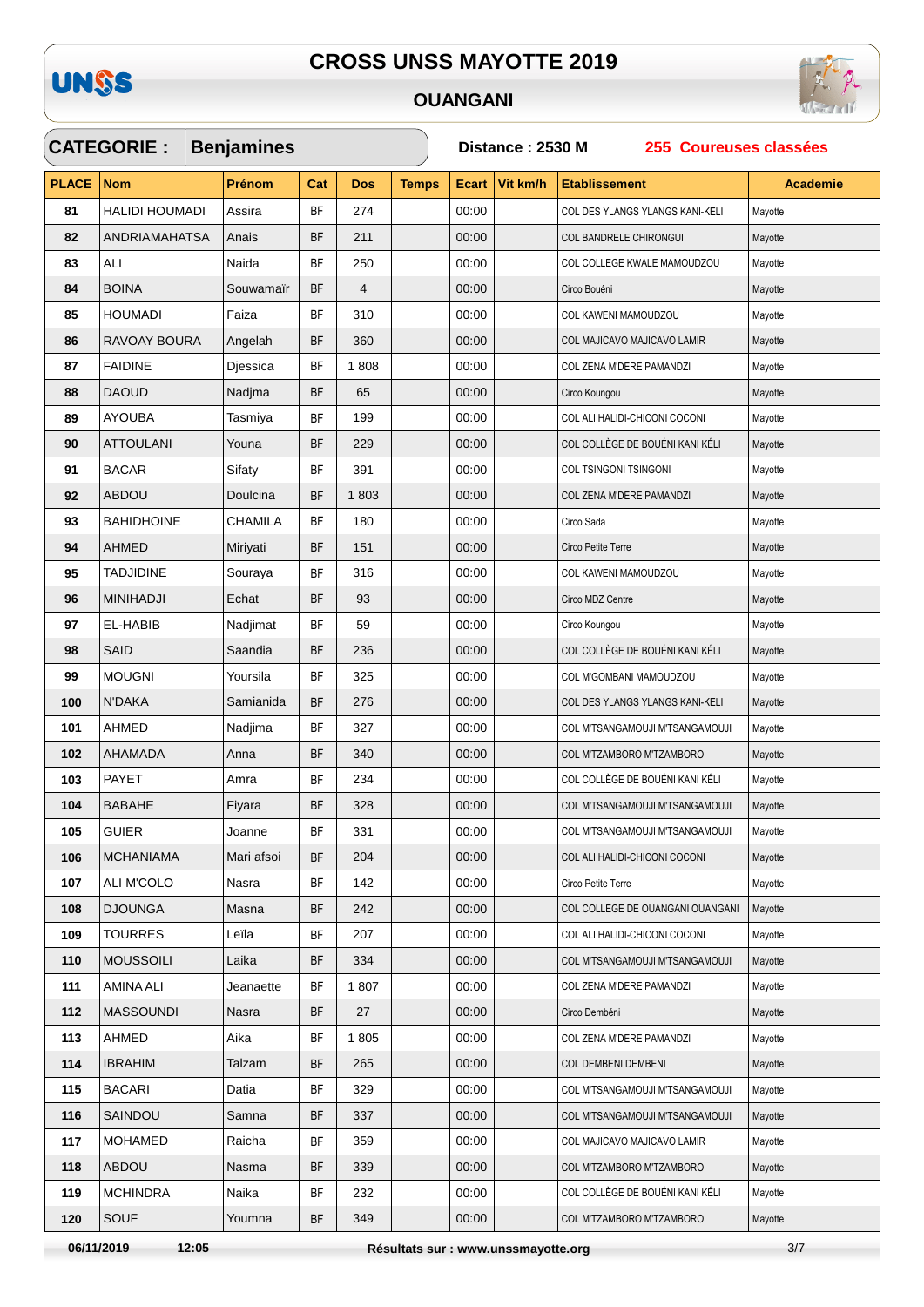

#### **OUANGANI**



|              | <b>CATEGORIE :</b>    | <b>Benjamines</b>  |           |            |              | Distance: 2530 M<br>255 Coureuses classées |          |                                  |                 |  |  |
|--------------|-----------------------|--------------------|-----------|------------|--------------|--------------------------------------------|----------|----------------------------------|-----------------|--|--|
| <b>PLACE</b> | <b>Nom</b>            | Prénom             | Cat       | <b>Dos</b> | <b>Temps</b> | <b>Ecart</b>                               | Vit km/h | <b>Etablissement</b>             | <b>Academie</b> |  |  |
| 121          | <b>MOUHOUDHOIR</b>    | Roihima            | <b>BF</b> | 347        |              | 00:00                                      |          | COL M'TZAMBORO M'TZAMBORO        | Mayotte         |  |  |
| 122          | <b>RIDJALI</b>        | Oumaïda            | <b>BF</b> | 369        |              | 00:00                                      |          | COL PASSAMAINTY PASSAMAINTY      | Mayotte         |  |  |
| 123          | <b>MOHAMED</b>        | Karina             | <b>BF</b> | 205        |              | 00:00                                      |          | COL ALI HALIDI-CHICONI COCONI    | Mayotte         |  |  |
| 124          | DANIA OIZIRI          | Tachirifa          | <b>BF</b> | 200        |              | 00:00                                      |          | COL ALI HALIDI-CHICONI COCONI    | Mayotte         |  |  |
| 125          | ALI SOULE             | Karima             | <b>BF</b> | 390        |              | 00:00                                      |          | COL TSINGONI TSINGONI            | Mayotte         |  |  |
| 126          | SOULIER               | <b>MARIE</b>       | <b>BF</b> | 155        |              | 00:00                                      |          | Circo Petite Terre               | Mayotte         |  |  |
| 127          | SOULAIMANA            | THAOIBOU           | <b>BF</b> | 147        |              | 00:00                                      |          | Circo Petite Terre               | Mayotte         |  |  |
| 128          | <b>IOMUOLO</b>        | Maira              | <b>BF</b> | 330        |              | 00:00                                      |          | COL M'TSANGAMOUJI M'TSANGAMOUJI  | Mayotte         |  |  |
| 129          | AHAMADI TOUMAN        | Baraka             | BF        | 198        |              | 00:00                                      |          | COL ALI HALIDI-CHICONI COCONI    | Mayotte         |  |  |
| 130          | ZOUBERT               | Chayra             | <b>BF</b> | 219        |              | 00:00                                      |          | COL BANDRELE CHIRONGUI           | Mayotte         |  |  |
| 131          | CHAKIRI               | Soirda             | <b>BF</b> | 366        |              | 00:00                                      |          | COL PASSAMAINTY PASSAMAINTY      | Mayotte         |  |  |
| 132          | <b>MADI</b>           | Aicha              | <b>BF</b> | 244        |              | 00:00                                      |          | COL COLLEGE DE OUANGANI OUANGANI | Mayotte         |  |  |
| 133          | <b>ISSA TOIOUILOU</b> | Armina             | <b>BF</b> | 243        |              | 00:00                                      |          | COL COLLEGE DE OUANGANI OUANGANI | Mayotte         |  |  |
| 134          | <b>MOHAMED</b>        | Miliza             | <b>BF</b> | 246        |              | 00:00                                      |          | COL COLLEGE DE OUANGANI OUANGANI | Mayotte         |  |  |
| 135          | <b>MAHAMOUD</b>       | Nafissa            | <b>BF</b> | 300        |              | 00:00                                      |          | COL KAWENI 2 MAMOUDZOU           | Mayotte         |  |  |
| 136          | AKAMAH                | Alizée             | BF        | 227        |              | 00:00                                      |          | COL COLLÈGE DE BOUÉNI KANI KÉLI  | Mayotte         |  |  |
| 137          | COUMPOUNI             | Lina-Farah         | <b>BF</b> | 8          |              | 00:00                                      |          | Circo Bouéni                     | Mayotte         |  |  |
| 138          | <b>LATUF</b>          | <b>Binti Fatum</b> | <b>BF</b> | 66         |              | 00:00                                      |          | Circo Koungou                    | Mayotte         |  |  |
| 139          | SAID                  | Stahamile          | ΒF        | 94         |              | 00:00                                      |          | Circo MDZ Centre                 | Mayotte         |  |  |
| 140          | AHMED ABDALLAH        | Anfaita            | <b>BF</b> | 376        |              | 00:00                                      |          | <b>COL SADA SADA</b>             | Mayotte         |  |  |
| 141          | <b>HAROUNA</b>        | Wassila            | ΒF        | 5          |              | 00:00                                      |          | Circo Bouéni                     | Mayotte         |  |  |
| 142          | NIDHOIMI CHABAB       | Raihati            | <b>BF</b> | 116        |              | 00:00                                      |          | Circo MDZ Nord                   | Mayotte         |  |  |
| 143          | THOUENI SOUMAI        | Néma               | <b>BF</b> | 144        |              | 00:00                                      |          | Circo Petite Terre               | Mayotte         |  |  |
| 144          | ABDILLAH              | Dulcy assm         | <b>BF</b> | 338        |              | 00:00                                      |          | COL M'TZAMBORO M'TZAMBORO        | Mayotte         |  |  |
| 145          | AOULADI               | Hichema            | BF        | 100        |              | 00:00                                      |          | Circo MDZ Centre                 | Mayotte         |  |  |
| 146          | <b>HASSANI</b>        | Moina mao          | <b>BF</b> | 357        |              | 00:00                                      |          | COL MAJICAVO MAJICAVO LAMIR      | Mayotte         |  |  |
| 147          | <b>BACAR</b>          | Nadjima            | BF        | 307        |              | 00:00                                      |          | COL KAWENI MAMOUDZOU             | Mayotte         |  |  |
| 148          | SOULE                 | Natidja            | BF        | 1801       |              | 00:00                                      |          | COL TSINGONI TSINGONI            | Mayotte         |  |  |
| 149          | AHMED ALI             | Nasranya           | ΒF        | 293        |              | 00:00                                      |          | COL KAWENI 2 MAMOUDZOU           | Mayotte         |  |  |
| 150          | DJAHA SOIFOU          | <b>Ines</b>        | BF        | 297        |              | 00:00                                      |          | COL KAWENI 2 MAMOUDZOU           | Mayotte         |  |  |
| 151          | <b>SOUBIRA</b>        | Hadidja            | <b>BF</b> | 304        |              | 00:00                                      |          | COL KAWENI 2 MAMOUDZOU           | Mayotte         |  |  |
| 152          | <b>MOHAMED</b>        | Mounayati          | <b>BF</b> | 345        |              | 00:00                                      |          | COL M'TZAMBORO M'TZAMBORO        | Mayotte         |  |  |
| 153          | <b>MKADANA</b>        | NY LKINA           | <b>BF</b> | 150        |              | 00:00                                      |          | Circo Petite Terre               | Mayotte         |  |  |
| 154          | <b>MDAHOMA</b>        | Fainaf             | <b>BF</b> | 398        |              | 00:00                                      |          | COL TSINGONI TSINGONI            | Mayotte         |  |  |
| 155          | <b>HOUMADI</b>        | Mounati            | ΒF        | 311        |              | 00:00                                      |          | COL KAWENI MAMOUDZOU             | Mayotte         |  |  |
| 156          | <b>ABDOU</b>          | Asna               | BF        | 62         |              | 00:00                                      |          | Circo Koungou                    | Mayotte         |  |  |
| 157          | DJANFAR               | Zaounra            | ΒF        | 95         |              | 00:00                                      |          | Circo MDZ Centre                 | Mayotte         |  |  |
| 158          | <b>BACAR OILI</b>     | Rifka              | BF        | 96         |              | 00:00                                      |          | Circo MDZ Centre                 | Mayotte         |  |  |
| 159          | <b>IMAMOU</b>         | Farzati            | BF        | 312        |              | 00:00                                      |          | COL KAWENI MAMOUDZOU             | Mayotte         |  |  |
| 160          | <b>MOHAMED</b>        | Oihaïri            | BF        | 247        |              | 00:00                                      |          | COL COLLEGE DE OUANGANI OUANGANI | Mayotte         |  |  |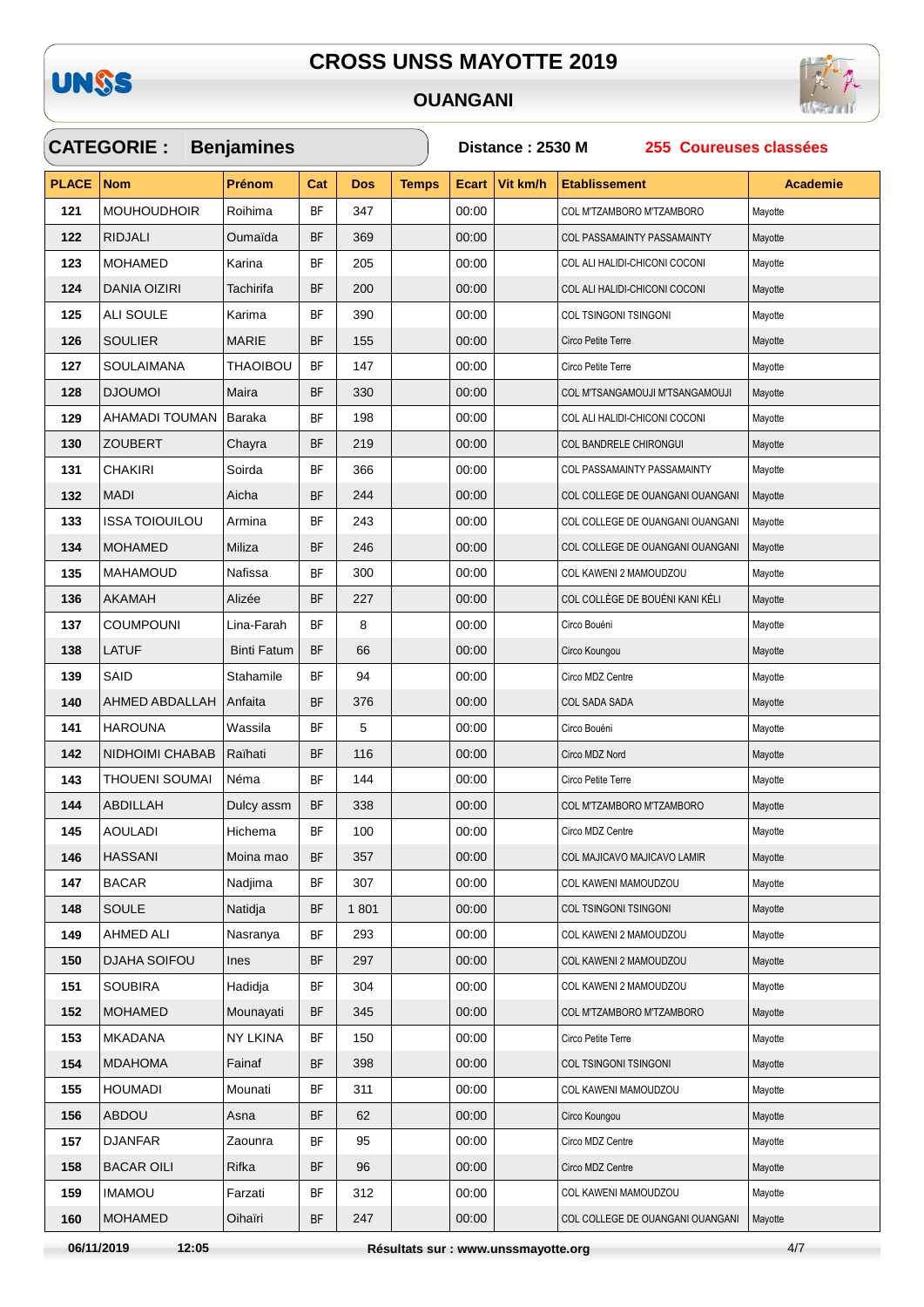

#### **OUANGANI**



|              | <b>CATEGORIE:</b>     | <b>Benjamines</b> |           |            |              | 255 Coureuses classées<br>Distance: 2530 M |          |                                  |                 |  |  |
|--------------|-----------------------|-------------------|-----------|------------|--------------|--------------------------------------------|----------|----------------------------------|-----------------|--|--|
| <b>PLACE</b> | <b>Nom</b>            | Prénom            | Cat       | <b>Dos</b> | <b>Temps</b> | <b>Ecart</b>                               | Vit km/h | <b>Etablissement</b>             | <b>Academie</b> |  |  |
| 161          | SAID                  | Naima             | BF        | 315        |              | 00:00                                      |          | COL KAWENI MAMOUDZOU             | Mayotte         |  |  |
| 162          | <b>MOUSSA</b>         | Mia               | BF        | 382        |              | 00:00                                      |          | <b>COL SADA SADA</b>             | Mayotte         |  |  |
| 163          | DAANRAMI              | Mounia            | BF        | 254        |              | 00:00                                      |          | COL COLLEGE KWALE MAMOUDZOU      | Mayotte         |  |  |
| 164          | <b>IBRAHIM</b>        | Rachma            | BF        | 394        |              | 00:00                                      |          | COL TSINGONI TSINGONI            | Mayotte         |  |  |
| 165          | <b>RIDJALI</b>        | Nida              | BF        | 278        |              | 00:00                                      |          | COL DES YLANGS YLANGS KANI-KELI  | Mayotte         |  |  |
| 166          | ASSANI                | Saïna Riha        | BF        | 119        |              | 00:00                                      |          | Circo MDZ Nord                   | Mayotte         |  |  |
| 167          | <b>MAVOIRA</b>        | Staicha           | ΒF        | 343        |              | 00:00                                      |          | COL M'TZAMBORO M'TZAMBORO        | Mayotte         |  |  |
| 168          | <b>HOUSSENI</b>       | Oislati           | BF        | 358        |              | 00:00                                      |          | COL MAJICAVO MAJICAVO LAMIR      | Mayotte         |  |  |
| 169          | <b>ATTOUMANI</b>      | Asma              | BF        | 117        |              | 00:00                                      |          | Circo MDZ Nord                   | Mayotte         |  |  |
| 170          | <b>BACAR MOILIMOU</b> | <b>NAIRA</b>      | BF        | 176        |              | 00:00                                      |          | Circo Sada                       | Mayotte         |  |  |
| 171          | ABASSE                | <b>KOULTHO</b>    | BF        | 178        |              | 00:00                                      |          | Circo Sada                       | Mayotte         |  |  |
| 172          | <b>ASSANE</b>         | <b>Dhoirfia</b>   | BF        | 306        |              | 00:00                                      |          | COL KAWENI MAMOUDZOU             | Mayotte         |  |  |
| 173          | AHAMADA               | HANITRINI         | BF        | 173        |              | 00:00                                      |          | Circo Sada                       | Mayotte         |  |  |
| 174          | AHAMED                | Safina            | BF        | 239        |              | 00:00                                      |          | COL COLLEGE DE OUANGANI OUANGANI | Mayotte         |  |  |
| 175          | <b>AHAMADI</b>        | Anchiroiti        | BF        | 305        |              | 00:00                                      |          | COL KAWENI MAMOUDZOU             | Mayotte         |  |  |
| 176          | <b>DAOUDOU</b>        | Inchati           | BF        | 263        |              | 00:00                                      |          | <b>COL DEMBENI DEMBENI</b>       | Mayotte         |  |  |
| 177          | <b>MOUHOUDHOIRI</b>   | Réhéma            | BF        | 67         |              | 00:00                                      |          | Circo Koungou                    | Mayotte         |  |  |
| 178          | <b>HOUMADI</b>        | Nadia             | BF        | 299        |              | 00:00                                      |          | COL KAWENI 2 MAMOUDZOU           | Mayotte         |  |  |
| 179          | <b>NASSUR</b>         | Yassina           | BF        | 120        |              | 00:00                                      |          | Circo MDZ Nord                   | Mayotte         |  |  |
| 180          | <b>ABDOU</b>          | Oumi-salam        | BF        | 385        |              | 00:00                                      |          | COL TSIMKOURA CHIRONGUI          | Mayotte         |  |  |
| 181          | SAHARI                | Raina             | BF        | 122        |              | 00:00                                      |          | Circo MDZ Nord                   | Mayotte         |  |  |
| 182          | <b>ABDOU ALI</b>      | Nadhrati          | BF        | 1804       |              | 00:00                                      |          | COL ZENA M'DERE PAMANDZI         | Mayotte         |  |  |
| 183          | <b>BAHEDJA</b>        | Zaoudjati         | BF        | 6          |              | 00:00                                      |          | Circo Bouéni                     | Mayotte         |  |  |
| 184          | ABDALLAH              | Kiboutia          | BF        | 208        |              | 00:00                                      |          | COL BANDRELE CHIRONGUI           | Mayotte         |  |  |
| 185          | <b>CHANFI</b>         | Nasma             | <b>BF</b> | 25         |              | 00:00                                      |          | Circo Dembéni                    | Mayotte         |  |  |
| 186          | <b>DJANFARI</b>       | Afouza            | BF        | 309        |              | 00:00                                      |          | COL KAWENI MAMOUDZOU             | Mayotte         |  |  |
| 187          | <b>SOILHI</b>         | Celine            | BF        | 1996       |              | 00:00                                      |          | COL SADA SADA                    | Mayotte         |  |  |
| 188          | <b>KAEMBI</b>         | Nasma             | BF        | 313        |              | 00:00                                      |          | COL KAWENI MAMOUDZOU             | Mayotte         |  |  |
| 189          | SENE                  | Maena             | ΒF        | 1813       |              | 00:00                                      |          | COL ZENA M'DERE PAMANDZI         | Mayotte         |  |  |
| 190          | <b>MAOULIDA</b>       | Asmayka ta        | BF        | 342        |              | 00:00                                      |          | COL M'TZAMBORO M'TZAMBORO        | Mayotte         |  |  |
| 191          | <b>ABDOU MADI</b>     | Sophia            | BF        | 197        |              | 00:00                                      |          | COL ALI HALIDI-CHICONI COCONI    | Mayotte         |  |  |
| 192          | <b>ABOUSSOIR</b>      | Anaïs             | BF        | 153        |              | 00:00                                      |          | Circo Petite Terre               | Mayotte         |  |  |
| 193          | SOUFOU                | <b>NAYAM</b>      | BF        | 156        |              | 00:00                                      |          | Circo Petite Terre               | Mayotte         |  |  |
| 194          | TAVANDRAY             | Zelyat            | BF        | 99         |              | 00:00                                      |          | Circo MDZ Centre                 | Mayotte         |  |  |
| 195          | <b>ABDOU</b>          | Hadayita          | BF        | 98         |              | 00:00                                      |          | Circo MDZ Centre                 | Mayotte         |  |  |
| 196          | <b>SALIM</b>          | Islania           | BF        | 97         |              | 00:00                                      |          | Circo MDZ Centre                 | Mayotte         |  |  |
| 197          | <b>ISSOUFI</b>        | Faél              | ΒF        | 88         |              | 00:00                                      |          | Circo MDZ Centre                 | Mayotte         |  |  |
| 198          | <b>OMAR FOUNDI</b>    | Ramni             | BF        | 277        |              | 00:00                                      |          | COL DES YLANGS YLANGS KANI-KELI  | Mayotte         |  |  |
| 199          | AHAMADA               | Maïmouna          | BF        | 269        |              | 00:00                                      |          | COL DES YLANGS YLANGS KANI-KELI  | Mayotte         |  |  |
| 200          | <b>HAMIDANE</b>       | Soifia            | BF        | 202        |              | 00:00                                      |          | COL ALI HALIDI-CHICONI COCONI    | Mayotte         |  |  |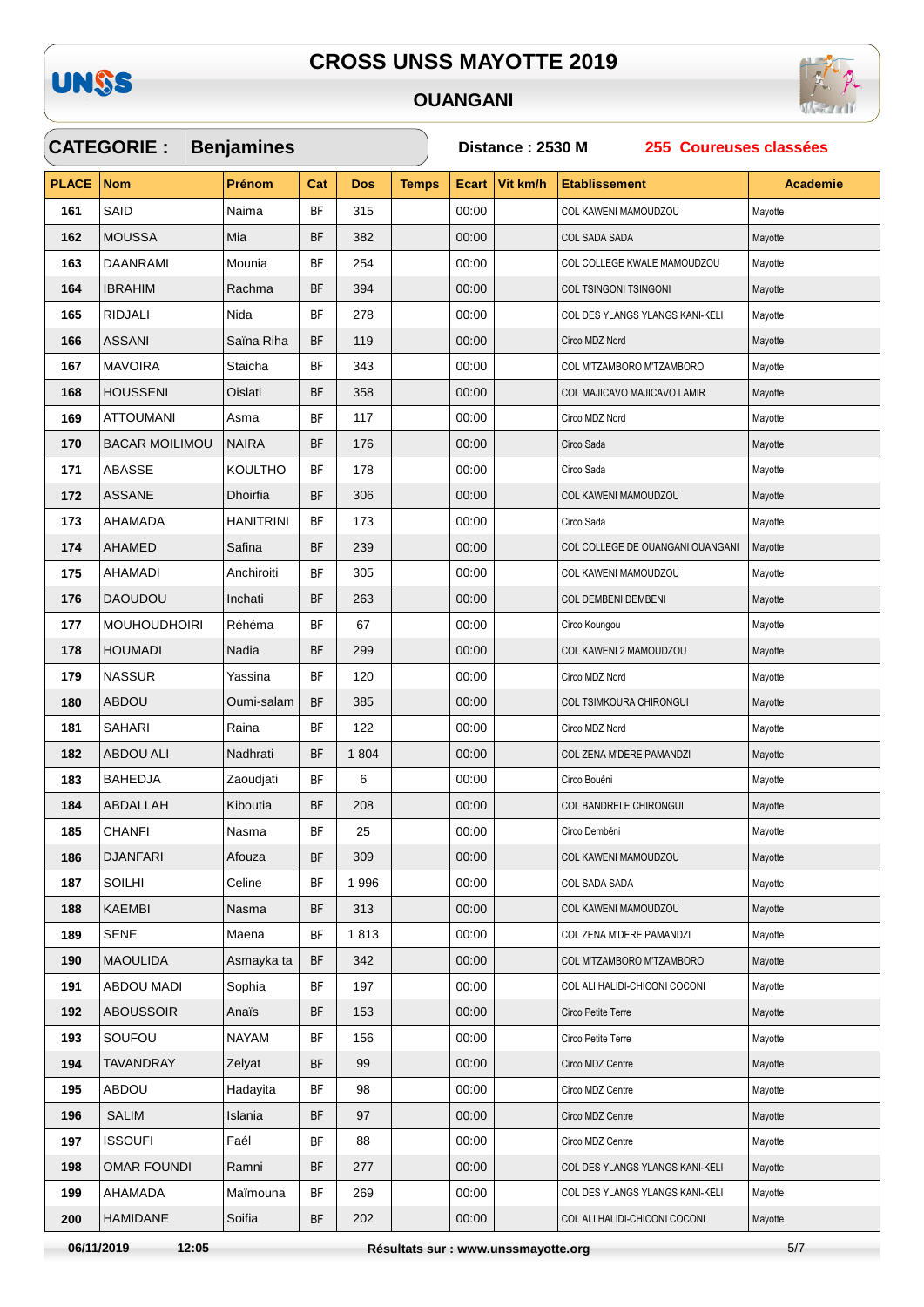

### **OUANGANI**

 $\checkmark$ 



|              | <b>CATEGORIE:</b>     | <b>Benjamines</b> |           |                |              | Distance: 2530 M<br>255 Coureuses classées |          |                                  |                 |  |  |
|--------------|-----------------------|-------------------|-----------|----------------|--------------|--------------------------------------------|----------|----------------------------------|-----------------|--|--|
| <b>PLACE</b> | <b>Nom</b>            | Prénom            | Cat       | <b>Dos</b>     | <b>Temps</b> | Ecart                                      | Vit km/h | <b>Etablissement</b>             | <b>Academie</b> |  |  |
| 201          | ALI DJOUMOI           | <b>DJARIDAT</b>   | BF        | 174            |              | 00:00                                      |          | Circo Sada                       | Mayotte         |  |  |
| 202          | <b>COLO VITTA</b>     | AIDA              | <b>BF</b> | 177            |              | 00:00                                      |          | Circo Sada                       | Mayotte         |  |  |
| 203          | <b>ATTOUMANE</b>      | SONIA             | BF        | 172            |              | 00:00                                      |          | Circo Sada                       | Mayotte         |  |  |
| 204          | <b>ATTOUMANI</b>      | <b>NAIMA</b>      | BF        | 145            |              | 00:00                                      |          | Circo Petite Terre               | Mayotte         |  |  |
| 205          | <b>MAHAMOUD</b>       | Hichima           | <b>BF</b> | 258            |              | 00:00                                      |          | COL COLLEGE KWALE MAMOUDZOU      | Mayotte         |  |  |
| 206          | <b>OUSSENI</b>        | Raymina           | BF        | $\overline{7}$ |              | 00:00                                      |          | Circo Bouéni                     | Mayotte         |  |  |
| 207          | <b>SAID BOUNOU</b>    | Hadidja           | ΒF        | 383            |              | 00:00                                      |          | COL SADA SADA                    | Mayotte         |  |  |
| 208          | <b>MFOUNGOULIE</b>    | Inchata           | <b>BF</b> | 381            |              | 00:00                                      |          | COL SADA SADA                    | Mayotte         |  |  |
| 209          | <b>ABDOU</b>          | Chadilati         | <b>BF</b> | 31             |              | 00:00                                      |          | Circo Dembéni                    | Mayotte         |  |  |
| 210          | <b>MAHAVITA</b>       | <b>YASMIRA</b>    | <b>BF</b> | 182            |              | 00:00                                      |          | Circo Sada                       | Mayotte         |  |  |
| 211          | AHAMADI               | <b>ILIANA</b>     | <b>BF</b> | 181            |              | 00:00                                      |          | Circo Sada                       | Mayotte         |  |  |
| 212          | <b>ATTOUMANE</b>      | Naïma             | <b>BF</b> | 149            |              | 00:00                                      |          | Circo Petite Terre               | Mayotte         |  |  |
| 213          | <b>KASSIM</b>         | Ihlassue          | <b>BF</b> | 148            |              | 00:00                                      |          | Circo Petite Terre               | Mayotte         |  |  |
| 214          | <b>HOUMADI</b>        | Malika            | BF        | 288            |              | 00:00                                      |          | COL DOUJANI MAMOUDZOU            | Mayotte         |  |  |
| 215          | AHMED                 | Layna             | <b>BF</b> | 26             |              | 00:00                                      |          | Circo Dembéni                    | Mayotte         |  |  |
| 216          | <b>SAID COLONI</b>    | Naila Nizar       | BF        | 64             |              | 00:00                                      |          | Circo Koungou                    | Mayotte         |  |  |
| 217          | <b>OUMARI ARIBOU</b>  | Rachda            | <b>BF</b> | 302            |              | 00:00                                      |          | COL KAWENI 2 MAMOUDZOU           | Mayotte         |  |  |
| 218          | AHAMADI OUSSEN        | Zaharia           | <b>BF</b> | 238            |              | 00:00                                      |          | COL COLLEGE DE OUANGANI OUANGANI | Mayotte         |  |  |
| 219          | MAHAMOUD              | Nassabia          | <b>BF</b> | 266            |              | 00:00                                      |          | COL DEMBENI DEMBENI              | Mayotte         |  |  |
| 220          | AHAMADI               | Sitti-yanid       | <b>BF</b> | 270            |              | 00:00                                      |          | COL DES YLANGS YLANGS KANI-KELI  | Mayotte         |  |  |
| 221          | <b>DESSAI</b>         | Jeanette          | BF        | 264            |              | 00:00                                      |          | COL DEMBENI DEMBENI              | Mayotte         |  |  |
| 222          | <b>HOUMADI</b>        | Nadia             | BF        | 379            |              | 00:00                                      |          | COL SADA SADA                    | Mayotte         |  |  |
| 223          | ANFANE MOUSSA         | Farcha            | <b>BF</b> | 58             |              | 00:00                                      |          | Circo Koungou                    | Mayotte         |  |  |
| 224          | <b>HALILI HOUMADI</b> | Nana              | ΒF        | 68             |              | 00:00                                      |          | Circo Koungou                    | Mayotte         |  |  |
| 225          | ABDOUL OUSSENI        | Najnah            | <b>BF</b> | 209            |              | 00:00                                      |          | COL BANDRELE CHIRONGUI           | Mayotte         |  |  |
| 226          | ABDALLAH              | ZAYANA            | BF        | 175            |              | 00:00                                      |          | Circo Sada                       | Mayotte         |  |  |
| 227          | HOUMADI               | <b>NAFOUAN</b>    | <b>BF</b> | 146            |              | 00:00                                      |          | Circo Petite Terre               | Mayotte         |  |  |
| 228          | <b>ZOUBERT</b>        | Emma              | <b>BF</b> | 384            |              | 00:00                                      |          | COL SADA SADA                    | Mayotte         |  |  |
| 229          | <b>MOUTA</b>          | Nourou            | ΒF        | 248            |              | 00:00                                      |          | COL COLLEGE DE OUANGANI OUANGANI | Mayotte         |  |  |
| 230          | <b>DARKATINE</b>      | Radjaenti         | BF        | 273            |              | 00:00                                      |          | COL DES YLANGS YLANGS KANI-KELI  | Mayotte         |  |  |
| 231          | SAID                  | Amel              | BF        | $\overline{2}$ |              | 00:00                                      |          | Circo Bouéni                     | Mayotte         |  |  |
| 232          | <b>AHAMADI</b>        | Annaïs            | BF        | $\mathbf{1}$   |              | 00:00                                      |          | Circo Bouéni                     | Mayotte         |  |  |
| 233          | <b>SUDDIK</b>         | Chaïna            | BF        | 249            |              | 00:00                                      |          | COL COLLEGE DE OUANGANI OUANGANI | Mayotte         |  |  |
| 234          | MADI                  | Marie-sarah       | ΒF        | 245            |              | 00:00                                      |          | COL COLLEGE DE OUANGANI OUANGANI | Mayotte         |  |  |
| 235          | SAID                  | Celine            | <b>BF</b> | 235            |              | 00:00                                      |          | COL COLLÈGE DE BOUÉNI KANI KÉLI  | Mayotte         |  |  |
| 236          | <b>MZE AHAMADI</b>    | Mafaya            | <b>BF</b> | 87             |              | 00:00                                      |          | Circo MDZ Centre                 | Mayotte         |  |  |
| 237          | MAHAMOD               | Samira            | BF        | 230            |              | 00:00                                      |          | COL COLLÈGE DE BOUÉNI KANI KÉLI  | Mayotte         |  |  |
| 238          | ALI                   | Iktifaou          | BF        | 1806           |              | 00:00                                      |          | COL ZENA M'DERE PAMANDZI         | Mayotte         |  |  |
| 239          | <b>ASSANI</b>         | Natacha           | BF        | 296            |              | 00:00                                      |          | COL KAWENI 2 MAMOUDZOU           | Mayotte         |  |  |
| 240          | <b>MMADI SAID</b>     | Zardat            | BF        | 1810           |              | 00:00                                      |          | COL ZENA M'DERE PAMANDZI         | Mayotte         |  |  |